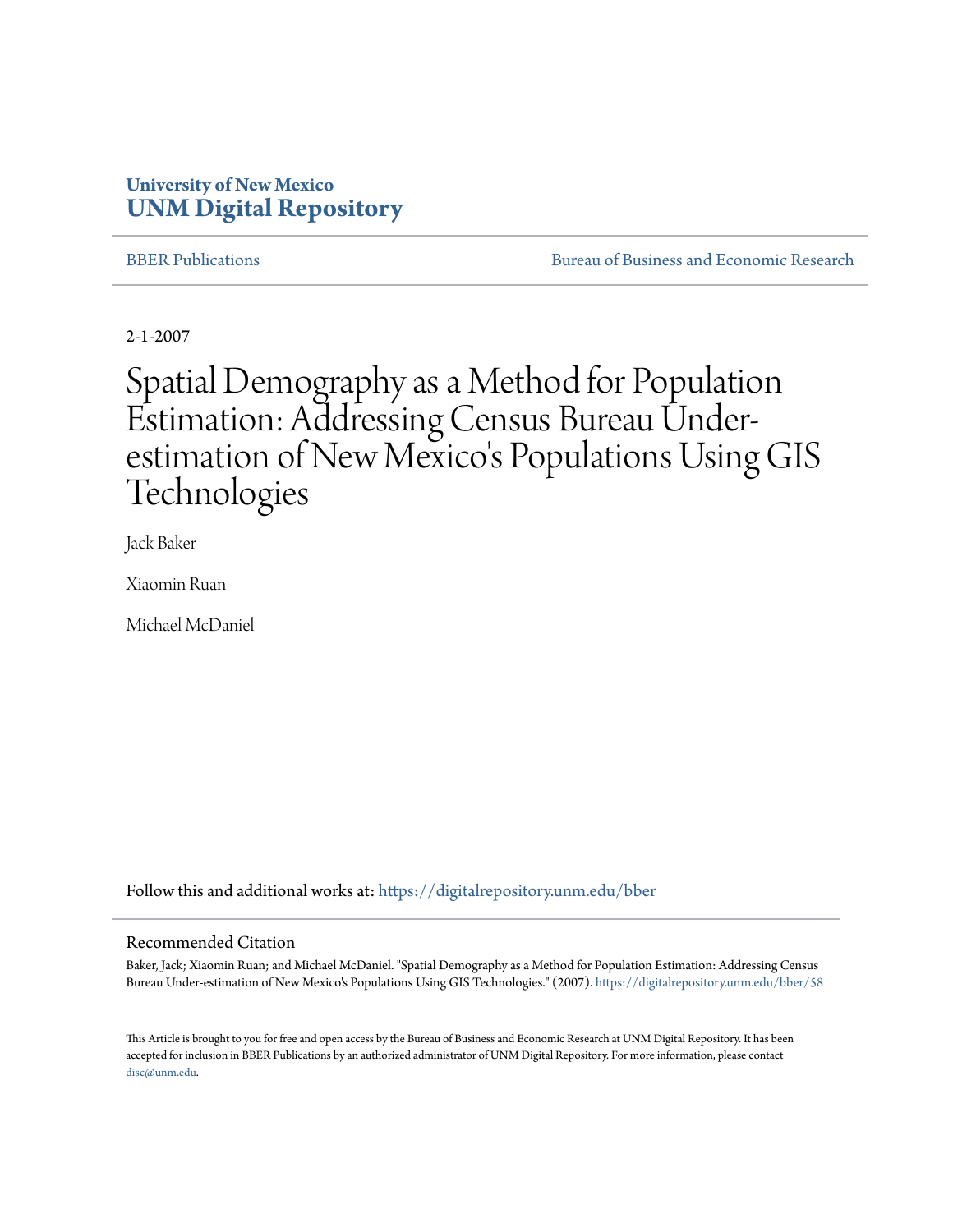# **NEW MEXICO BUSINESS** CURRENT ECONOMIC REPORT

February 2007 Vol. 28, No. 2

#### **Spatial Demography as a Method for Population Estimation: Addressing Census Bureau Under-Estimation of New Mexico's Populations Using GIS Technologies**



#### *Census Undercounts in New Mexico*

In 2001, the PriceWaterhouseCoopers consulting firm produced a study of decennial census undercounts which suggested that inadequacies in Census 2000 enumeration in New Mexico would cost the state over \$100 million in Federal funding between 2002 and 20121 . These funds would have been used for programs that include Medicaid, adoption assistance, grants for vocational education, and block grants for social services, child care, and substance abuse prevention and treatment programs. Unfortunately, this firm's estimate of the effect of the decennial undercount in New Mexico may have been smaller than it should have been. Since that time, data compiled by the Population Estimates Program at the University of New Mexico's Bureau of Business and Economic Research (BBER-PEP) suggest that the gap between official Census estimates and actual New Mexico population is widening even further. (See Figure 1 above and Table 1 on page 3). In 2005, the statewide gap between the estimates equaled 39,968 persons.These differences are notable not only at the State level, but also within counties where the difference between the Census Bureau and BBER-PEP estimates can vary up or down in significant ways (See Table 2 on page 8). In an attempt to address Census Bureau mis-estimation of the New Mexico population, State funding was provided to expand BBER's

Census Dissemination and Demographic Analysis Program<sup>2</sup> in FY 2005. Since that time, the BBER-PEP has actively pursued administrative data in geographic formats in order to address overall State-level undercount as well as county-by-county discrepancies. These data allow the BBER-PEP to produce population estimates within appropriate geographies and will potentially allow the BBER-PEP to predict Census mis-estimates before they occur.

#### *Demographic Data and the Mechanics of Population Estimation*

Demographic estimation techniques center upon the judicious use of available information on demographic "events" that track population change. These events may include traditional components of population change such as births, deaths and migration. They may also consist of economic indicators that track population change, such as the issuance of building permits. These events are typically used within a mathematical model designed to track changes in total population, or in the characteristics of a given population. These models are used to arrive at "working" population estimates that are then evaluated in terms of their reasonability within the context of New Mexico's overall economic and social environment. While many nondemographers consider the mathematical models to be simplistic and easily-replicated, quality population estimates are arrived at only through a thorough consideration of these estimates in light of a variety of social and economic factors, and only within the context of well-developed demographic theory. It is for this reason that demographic estimates should be produced by qualified scientists with appropriate training in applied demographic theory and methodologies.

The BBER-PEP utilizes a combination of two methods of demographic estimation: the housing unit method and the cohortcomponent method, coupled with an extensive set of diagnostics and sensitivity analyses. The housing unit method requires an adequate count of housing units, and estimates of the percentage of housing units actually occupied, and the expected number of persons living within each unit (the "persons per household"). These quantities are multiplied together to arrive at the number of persons living within housing units, then added to an estimate of the population living in group quarters facilities (such as nursing homes, boarding schools, college dormitories, or prisons) to arrive at the population estimate. The cohort component method is based on accounting principles and involves an annual "updating" of a base population (such as the decennial census) with counts of births, deaths, in-migrants, and out-migrants. (See Figure 2 on page 2.) These methods are used to arrive at a "working" population estimate. This working estimate is then considered in light of historical economic and population trends, land-use information, and a detailed consideration of trends in births and

(continued on page 2)

**See the box on page 3 for important information about changes in data and table formats.**

<sup>1</sup> http://govinfo.library.unt.edu/cmb/cmbp/reports/080601.pricewaterhouse/ state\_nm.asp.htm.

<sup>2</sup> The Census Dissemination and Demographic Analysis Program was originally funded through the legislative process in 1991 as a Research and Public Service Project of the University of New Mexico. The purpose of the Program is to improve the usefulness of U.S. Census Bureau data, making the data valuable and meaningful for New Mexico's residents. This includes conducting research that uses Census Bureau information and related data to analyze and describe the characteristics of New Mexico's population and industries; providing access to this research and broadly disseminating New Mexico socioeconomic and demographic data; educating the public regarding the meaning and use of the data; and expanding and enhancing BBER's population estimates and projections initiatives. The FY 2005 expansion directly impacts the last of these goals, truly enhancing BBER's capabilities to estimate and project population.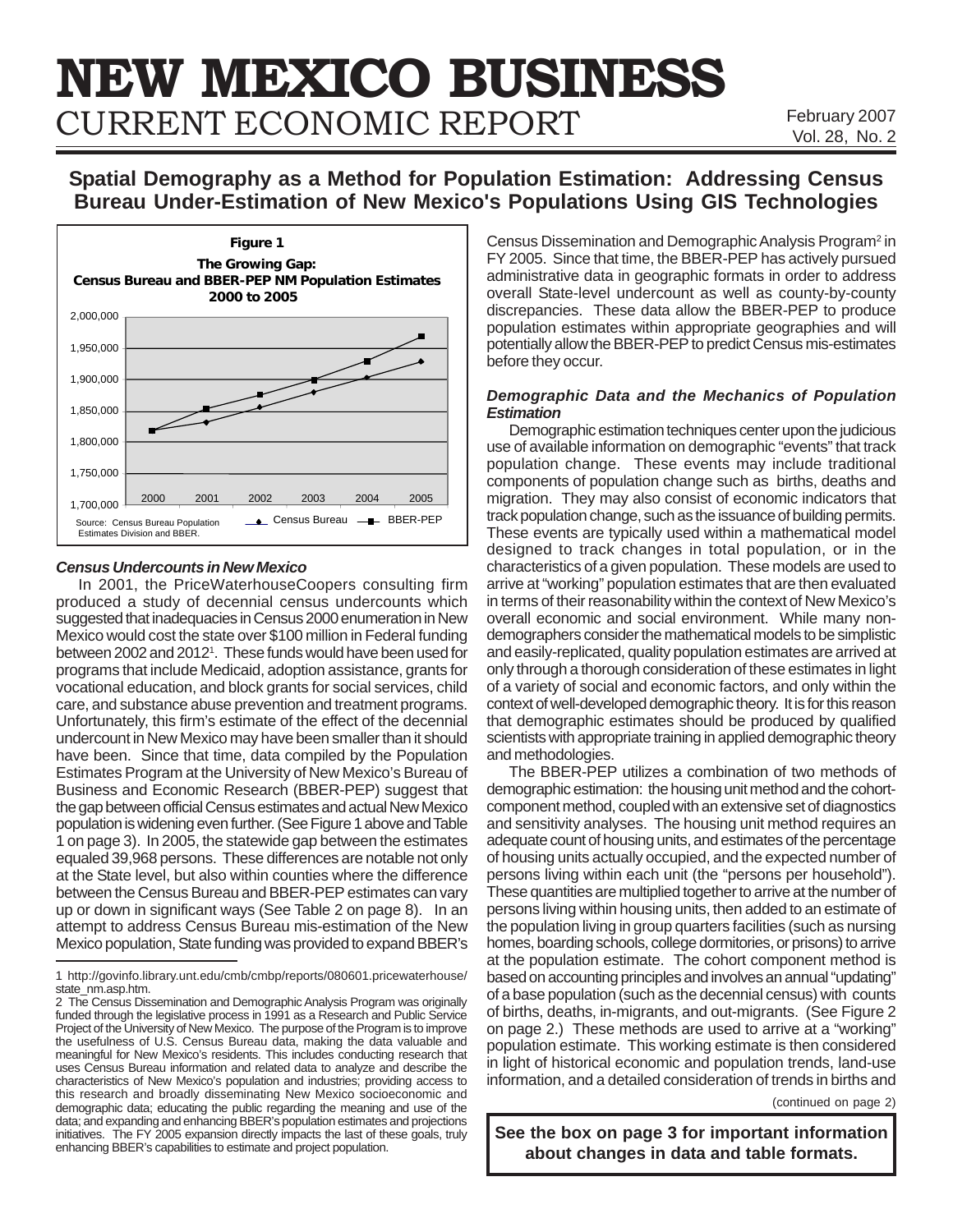deaths that requires more sophisticated demographic modeling of historic patterns These semi-final estimates are then typically sub-categorized by age, sex, race, and ethnicity (at the county and state levels) based on life-table models and calibration to data on driver's license registration, school enrollment, and other diagnostic information. In the end, through a combination of empirical data and sophisticated modeling, population estimates are produced for the state, as well as for smaller geographies such as counties and cities.

#### *Reducing Undercount Through the Use of Geographic Information Systems Technology: Spatially-Explicit Demographic Estimation Methods*

Demography has always been spatial. Demographic estimates are always produced within geographic boundaries that reflect the needs of government planners, businesses, or other consumers. The BBER-PEP has more recently sought to improve methodologies relevant to such "spatially explicit" demographic estimation through the use of Geographic Information Systems (GIS) technologies. GIS allows the BBER-PEP to do two important things: 1) to allocate demographic events such as births, deaths, or housing unit construction to specific locations in space, and 2) add an additional layer of reasonability assessment to the estimation process through the consideration of land-use data, aerial photography, and other forms of geographic data. Together, these powerful new tools and approaches allow the BBER-PEP to more accurately assess Census underestimation at small levels of geography and, in the near future, may permit the forecasting of demographic trends across both time and space.

Successful use of GIS for demographic modeling involves both correct allocation of demographic data to geographic locations and proper applications of statistical models to these data. The first challenge is addressed using GIS through the process of address matching—or "geocoding"—of occurrences of births, deaths, and building permits. This is accomplished by matching (continued on page 8)

**Population Estimates...** (cont. from page 1) addresses where these events have occurred to digitized road networks that provide their locations in space. For the BBER-PEP's population estimates within New Mexico, this requires an intensive amount of data processing. For example, in processing building permit data to arrive at counts of housing units within each county, the BBER-PEP must collect data from as many as 26 jurisdictions that issue their own building permits as well as from the State of New Mexico's Construction Industries Division (NM-CID). These data arrive in a variety of formats, including hand-written summaries as well as electronic spreadsheets. These data must be compiled into a standardized format, cleaned for quality of address entries, and then matched to the previouslydescribed digitized road networks to arrive at specific geographic location of demographic events. (See Figure 3 on page 3.) These efforts are rewarded, however, by permitting the BBER-PEP to produce their working population estimates within any desired geography and to begin statistical description of these data within a spatial context—the first step towards geospatial modeling of demographic trends in New Mexico.

Spatial statistical modeling allows the BBER-PEP to add a spatial layer of reasonability analysis to our estimation process. The famous geographer Tober, in describing spatial effects, noted that: "everything is related to everything else, but near places are more related than far places". This observation rings true in demography as well as in any other discipline. Geospatial modeling allows the BBER-PEP to begin to assess the effect of spatial proximity on demographic trends such as, for example, the issuance of building permits. Once these data have been matched to specific geographic locations, the BBER-PEP is able to define spatial "autocorrelation" models that describe the effects of nearness in detail. (See Figure 4 on page 7.) These relationships may be displayed graphically in maps, describing how rates of development in one county affect those in another. For example, Figure 4 displays one set of spatial autocorrelations that may be detected from 1990 to 2000 Census counts for New Mexico counties. Here, the highlighted counties have been

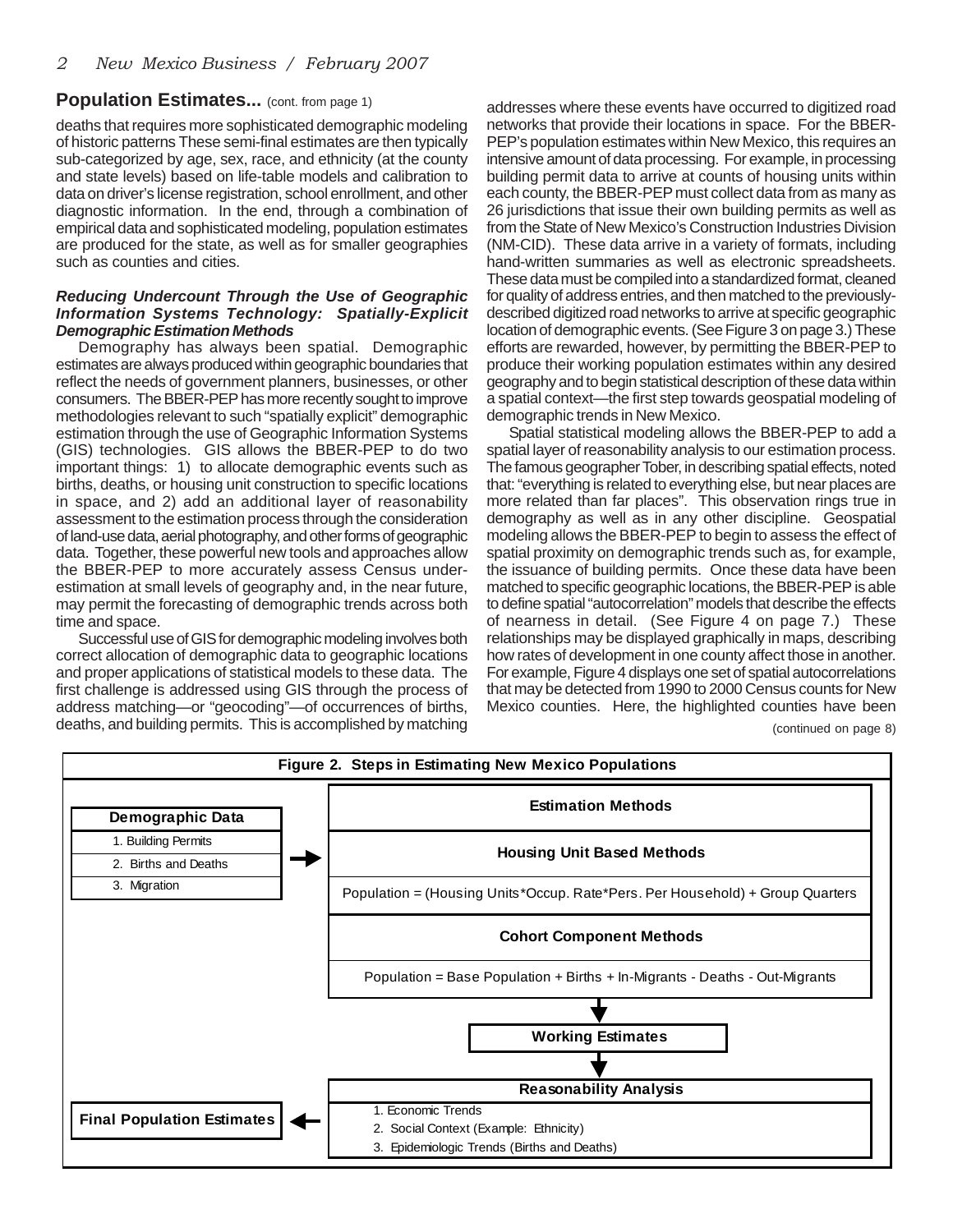#### **Editor's Note—Changes in the Data**

There are a number of changes in this issue of **New Mexico Business** that the reader should note. These include deletions and additions of data items, inconsistencies in the employment time series for several industries, and new table formats. Here are the details.

The New Mexico Department of Labor (NMDOL) recently completed the annual revision of Current Employment Statistics (CES), the monthly survey of nonagricultural employers that provides much of the employment data appearing in **New Mexico Business**. With this round of CES revisions, the NMDOL dropped a number of individual sectors from the tabulations. The "New Mexico Economic Indicators" tables on pages 4 and 5, along with the "Estimated Civilian Labor Force and Employment" table for the state and metro areas on page 6, were adjusted accordingly. Sectors were deleted from the tabulations and some aggregates, such as employment in private goods producing and services providing sectors, were added.

The average hourly earnings line items, updated monthly in the "New Mexico Economic Indicators" tables (also a part of the CES survey), were replaced with average weekly earnings. Although average weekly earnings are only updated quarterly, the data are of a higher quality than average hourly earnings and cover more individual sectors. Average weekly earnings are produced by the NMDOL via their Quarterly Census of Employment and Wages (QCEW), a database that relies on administrative records from employers (a socalled 100% database) rather than a sample of employers, which is used for average hourly earnings data. The reader should note that the QCEW data sometimes refers to a smaller employment universe than the CES. For example, real estate and insurance agents working solely on commission are excluded from the QCEW.

Employment growth rates and 12-month average employment for total government and private classifications, along with the state government and professional & business services sectors, are not calculated. The growth rates were omitted because the time series data for these various industries are not consistent. As part of the CES revisions, Los Alamos National Laboratory (LANL) employment is now recorded in the professional & business services sector (part of the private sector) rather than in state government. This shifted about 10,000 jobs from state government to professional & business services beginning in June 2006. This new way of recording LANL employment is in accordance with the change in LANL management. LANL management changed from the University of California (a state government agency) to a private-public consortium.

Several new data items were added to "New Mexico Economic Indicators", such as median home prices in Albuquerque and Santa Fe, the volume of oil and natural gas production, state general fund recurring and nonrecurring revenues, taxable gross receipts for retail trade and eating & drinking places, and more milk production indicators.

There were also some formatting changes. A column displaying the previous period's data was deleted from the "New Mexico Economic Indicators" table and a column showing the current 12-month or 4-quarter average was added. This average column contains typical short-term values of the various indicators. For example, the data column shows average quarterly personal income over the last four quarters, average monthly mining employment over the last 12 months, average quarterly taxable gross receipts from retail trade over the last four quarters, average weekly wages for the wholesale trade sector over the last four quarters, etc. Associated percent changes between the current 12-month/4-quarter average and the previous 12-month/4-quarter average are calculated as before.

| Table 1<br><b>Census Bureau and BBER-PEP</b><br>NM Population Estimates: 2000 to 2005                                                                                   |           |           |  |  |  |  |  |  |
|-------------------------------------------------------------------------------------------------------------------------------------------------------------------------|-----------|-----------|--|--|--|--|--|--|
| Year*<br><b>Census</b><br><b>BBER</b>                                                                                                                                   |           |           |  |  |  |  |  |  |
| 2000                                                                                                                                                                    | 1,819,046 | 1,819,046 |  |  |  |  |  |  |
| 2001                                                                                                                                                                    | 1,832,608 | 1,852,740 |  |  |  |  |  |  |
| 2002                                                                                                                                                                    | 1,855,400 | 1,876,287 |  |  |  |  |  |  |
| 2003                                                                                                                                                                    | 1,879,252 | 1,899,846 |  |  |  |  |  |  |
| 2004                                                                                                                                                                    | 1,903,006 | 1,929,713 |  |  |  |  |  |  |
| 2005                                                                                                                                                                    | 1,928,384 | 1,968,352 |  |  |  |  |  |  |
| July 1 of each year except for<br>∗<br>2000, which is the April 1, 2000 Census.<br>Source: UNM, BBER-PEP and U.S. Census<br>Bureau, 2005 round of population estimates. |           |           |  |  |  |  |  |  |



Visit the Bureau's web site at **http://www.unm.edu/~bber**. E-mail us at **dbinfo@unm.edu**. *New Mexico Business Current Economic Report* is published monthly except for the March/April issue. Subscription prices are \$25.00 annually. Single copies are \$3.00 each, except for the March/April issue which is \$6.00.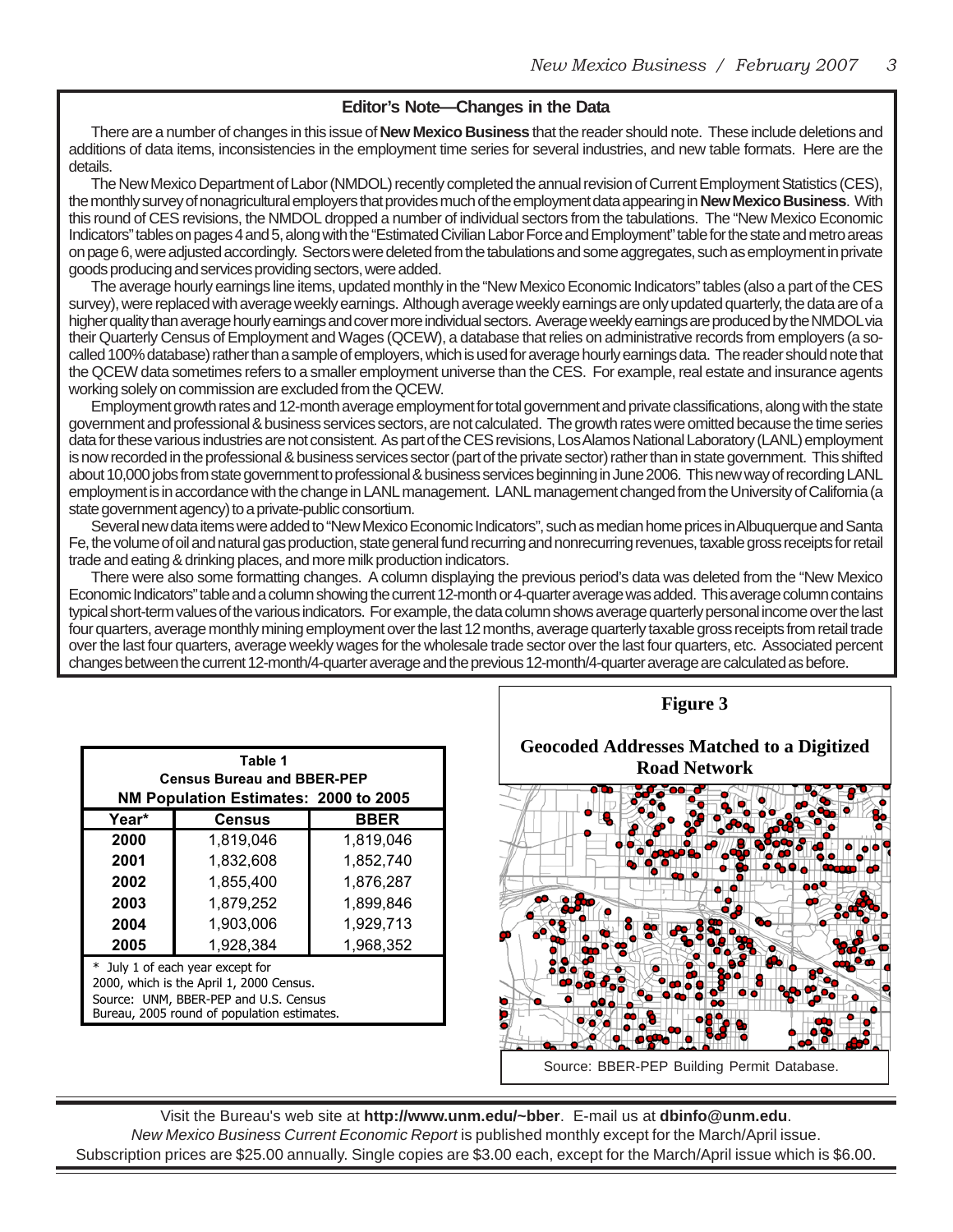#### **NEW MEXICO ECONOMIC INDICATORS**

|                                                              |                   |                | %Chg.    |           | 12-Mo./4-Qtr. Averages        |
|--------------------------------------------------------------|-------------------|----------------|----------|-----------|-------------------------------|
|                                                              | <b>Current</b>    | <b>Current</b> | From a   |           | %Chg. From                    |
|                                                              | Mo./Qtr.          | Data           | Year Ago |           | Current Previous <sup>1</sup> |
| 1. GENERAL                                                   |                   |                |          |           |                               |
| Civilian labor force <sup>2</sup> (000s)                     | Dec 06            | 949.1          | 0.2      | 952.9     | 1.8                           |
| Employment (000s)                                            | Dec 06            | 917.5          | 1.2      | 912.1     | 2.9                           |
| Unemployment (000s)                                          | Dec 06            | 31.6           | $-23.4$  | 40.8      | $-17.0$                       |
| Unemployment rate (%)                                        | Dec 06            | 3.3            |          | 4.3       |                               |
| Weekly new unemployment insurance claims                     | Dec 06            | 1,210          | $-0.8$   | 928       | $-14.5$                       |
| Nonagricultural wage & salary employment <sup>3</sup> (000s) | Dec 06            | 845.5          | 2.5      | 833.3     | 3.0                           |
| All industries average weekly wages (\$)*,4                  | 3Q 06             | \$654          |          |           |                               |
| Personal income <sup>5</sup> (\$ mil.)                       | 3Q 06             | \$58,538       | 8.0      | \$56,837  | 6.9                           |
| 2. AGRICULTURE                                               |                   |                |          |           |                               |
| Receipts for all agricultural commodities (\$ mil.)          | Nov <sub>06</sub> | \$262.6        | $-2.2$   | \$216.6   | $-0.7$                        |
| Livestock (\$ mil.)                                          | Nov <sub>06</sub> | \$139.0        | $-8.3$   | \$161.7   | $-3.1$                        |
| Crops (\$ mil.)                                              | Nov 06            | \$123.7        | 5.8      | \$54.9    | 7.4                           |
| Milk production (mil. lbs.)                                  | Dec 06            | 608            | 0.8      | 637       | 9.9                           |
| Milk cows (000s head)                                        | Dec 06            | 360            | 6.2      | 355       | 8.3                           |
| Milk per cow (lbs. per head)                                 | Dec 06            | 1,690          | $-5.1$   | 1,792     | 1.4                           |
| 3. NATURAL RESOURCES & MINING                                |                   |                |          |           |                               |
| Total employment <sup>3</sup> (000s)                         | Dec 06            | 19.4           | 9.6      | 18.7      | 10.9                          |
| Mining average weekly wages $(\text{$}^{\circ})^4$           | 3Q 06             | \$1,126        | 7.4      | \$1,144   | 10.9                          |
| Coal production (000 short tons)                             | Dec 06            | 1,866          | $-23.6$  | 2,113     | $-11.1$                       |
| Oil sales (\$ mil.)                                          | Nov <sub>06</sub> | \$262.4        | $-2.9$   | \$305.0   | 16.2                          |
| Oil volume of production (mil. bbls.)                        | Nov <sub>06</sub> | 4.8            | $-1.7$   | 5.0       | $-2.8$                        |
| Gas sales (\$ mil.)                                          | Nov 06            | \$795.6        | $-34.9$  | \$815.0   | $-8.2$                        |
| Gas volume of production (bil. cf.)                          | Nov <sub>06</sub> | 119.8          | $-3.7$   | 124.8     | $-2.0$                        |
| <b>4. CONSTRUCTION</b>                                       |                   |                |          |           |                               |
| Total employment <sup>3</sup> (000s)                         | Dec 06            | 58.5           | 3.0      | 59.3      | 8.9                           |
| Average weekly wages $(\text{$\$})^4$                        | 3Q 06             | \$654          | 1.1      | \$662     | 6.3                           |
| Residential units permitted                                  | Dec 06            | 957            | $-18.4$  | 1,190     | $-12.1$                       |
| Residential building permit value (\$ mil.)                  | Dec 06            | \$147.8        | $-31.5$  | \$207.1   | $-9.3$                        |
| Nonresidential const. contract value (\$ mil.)               | Dec 06            | \$118.5        | 3.6      | \$232.7   | 171.4                         |
| Nonbuilding const. contract value (\$ mil.)                  | Dec 06            | \$51.8         | $-29.4$  | \$72.2    | 0.6                           |
| 5. MANUFACTURING                                             |                   |                |          |           |                               |
| Total employment <sup>3</sup> (000s)                         | Dec 06            | 37.9           | 2.7      | 37.7      | 4.3                           |
| Average weekly wages $(\text{$}^4)$                          | 3Q 06             | \$816          | 0.7      | \$835     | 4.6                           |
| 6. WHOLESALE TRADE                                           |                   |                |          |           |                               |
| Total employment <sup>3</sup> (000s)                         | Dec 06            | 23.8           | 3.5      | 23.5      | 3.2                           |
| Average weekly wages $(\text{$\$})^4$                        | 3Q 06             | \$832          | 3.5      | \$828     | 4.7                           |
| 7. RETAIL TRADE                                              |                   |                |          |           |                               |
| Total employment <sup>3</sup> (000s)                         | Dec 06            | 98.7           | 1.4      | 94.4      | 0.8                           |
| Average weekly wages $(\text{$}^4)$                          | 3Q 06             | \$455          | 0.0      | \$454     | 2.5                           |
| Taxable gross receipts (\$ mil.)                             | 4Q 06             | \$3,832.2      | 2.6      | \$3,499.6 | 5.4                           |
| 8. TRANSPORTATION, WAREHOUSING & UTILITIES                   |                   |                |          |           |                               |
| Total employment <sup>3</sup> (000s)                         | Dec 06            | 24.6           | 1.7      | 24.0      | 3.2                           |
| Transp. & warehousing average weekly wages $(\text{$\$})^4$  | 3Q 06             | \$722          | 2.6      | \$713     | 4.2                           |
| Utilities average weekly wages $(\$)^4$                      | 3Q 06             | \$1,152        | $-1.2$   | \$1,164   | 0.5                           |

**Note**: Selected data items subject to revision. **na** Not available. **1** For example, in the report that contains Dec. 2006 figures this would be the percent change from the average of Jan. 2005 to Dec. 2005 to the average of Jan. 2006 to Dec. 2006. For quarterly data, the average column represents and average of four quarters. **2** Number of employed and unemployed persons by place of residence. **3** Number of jobs by place of work. **4** Wages represent gross pay, including commissions, bonuses and over time. **5** Quarterly data seasonally adjusted at annual rates. **6** Does not include insurance and real estate agents working on commission. **7** Includes Albuquerque, Rio Rancho, Placitas, Corrales, the East Mountains and Valencia County. **8** Includes all of Santa Fe and Los Alamos counties and part of Rio Arriba County. **9** Based on information from Santa Fe Assoc. of REALTORS® MLS for the period Oct. 2006 to Dec. 2006. This representation is based in whole or in part on data supplied by SFAR MLS who does not guarantee nor is in any way responsible for it's accuracy. Data maintained by SFAR MLS may not reflect all real estate activity in the market. **10** Commercial passenger traffic includes enplanements and deplanements. **11** Includes recurring and non-recurring revenues. **\*** Los Alamos National Security, LLC, (a consortium of private and public organizations) replaced the Univ. of Cal. as the management and operating contractor at Los Alamos National Laboratory (LANL). Because of this change in Lab management, LANL employment, beginning in June 2006, is recorded in the professional and business services sector rather than state government. Employment data prior to June 2006 are not comparable with current data for the government, professional and business services, private services providing, and total private sectors. Inconsistent data are not shown and percent changes are not calculated. State government wages were not affected because LANL was previously not in the wage data base.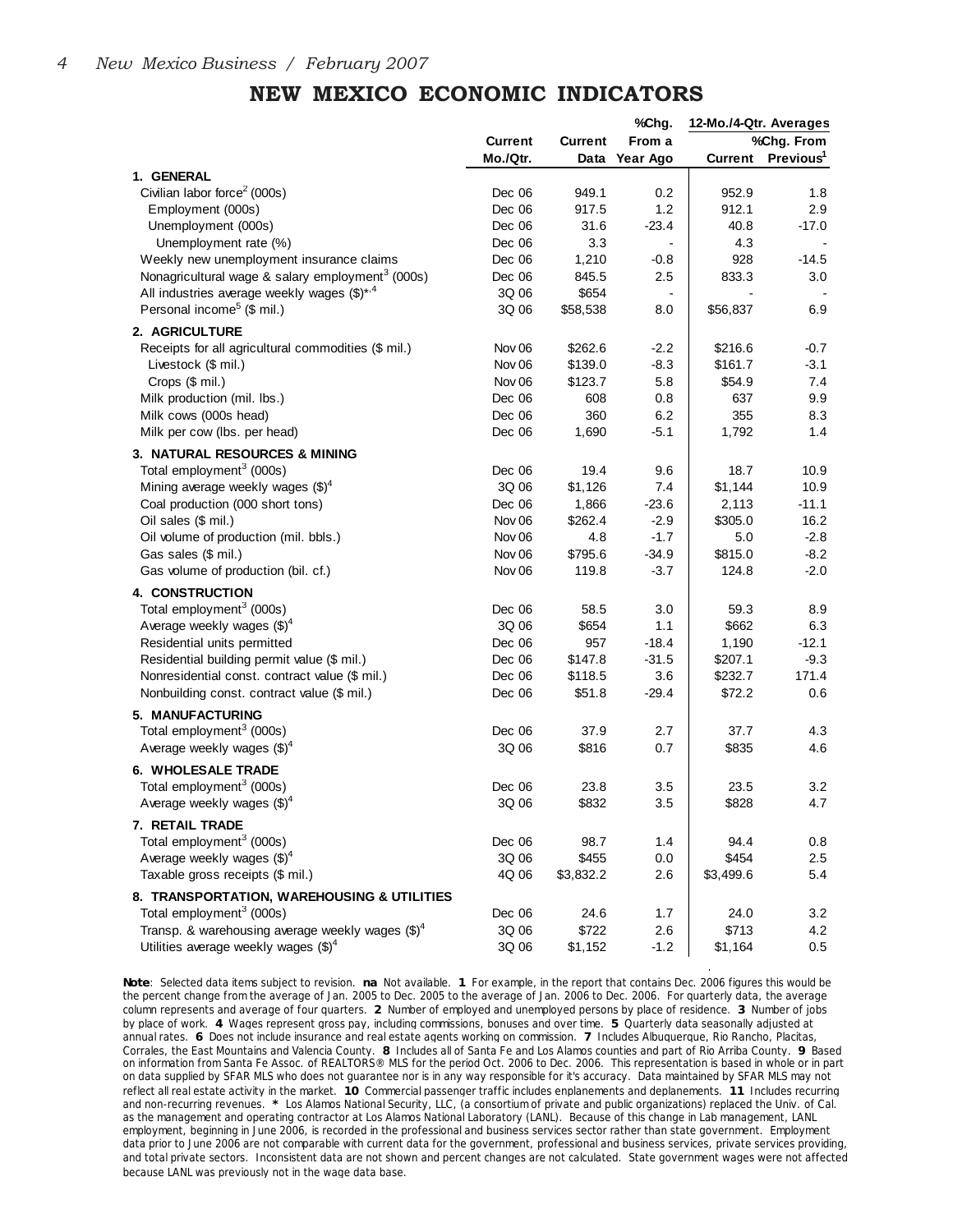#### **NEW MEXICO ECONOMIC INDICATORS (continued)**

|                                                                      |                |                | %Chg.                    | 12-Mo./4-Qtr. Averages |                               |  |
|----------------------------------------------------------------------|----------------|----------------|--------------------------|------------------------|-------------------------------|--|
|                                                                      | <b>Current</b> | <b>Current</b> | From a                   |                        | %Chg. From                    |  |
|                                                                      | Mo./Qtr.       |                | Data Year Ago            |                        | Current Previous <sup>1</sup> |  |
| 9. INFORMATION                                                       |                |                |                          |                        |                               |  |
| Total employment <sup>3</sup> (000s)                                 | Dec 06         | 16.0           | 3.9                      | 15.9                   | 7.8                           |  |
| Average weekly wages $(\text{$\$})^4$                                | 3Q 06          | \$723          | 2.1                      | \$720                  | 2.1                           |  |
| <b>10. FINANCIAL ACTIVITIES</b>                                      |                |                |                          |                        |                               |  |
| Total employment <sup>3</sup> (000s)                                 | Dec 06         | 35.6           | 0.0                      | 35.2                   | 0.8                           |  |
| Finance & insurance average weekly wages $(\text{$\$})^{4,6}$        | 3Q 06          | \$809          | 2.8                      | \$836                  | 4.9                           |  |
| Real estate & rental & leasing avg. wkly. wages $(\text{$\$})^{4,6}$ | 3Q 06          | \$572          | 4.4                      | \$578                  | 7.5                           |  |
| Albuquerque Area <sup>7</sup> Median Sales Price:                    |                |                |                          |                        |                               |  |
| Existing Single-Family Detached (\$000s)                             | 4Q 06          | \$195.0        | 9.6                      |                        |                               |  |
| Existing Condo/Townhome Attached (\$000s)                            | 4Q 06          | \$139.3        | 10.5                     |                        |                               |  |
| Santa Fe City/County <sup>8</sup> Median Sales Price <sup>9</sup> :  |                |                |                          |                        |                               |  |
| Existing Single-Family Detached (\$000s)                             | 4Q 06          | \$415.0        | $-2.4$                   |                        |                               |  |
| Existing Condo/Townhome Attached (\$000s)                            | 4Q 06          | \$285.0        | 17.8                     |                        |                               |  |
| 11. PROFESSIONAL & BUSINESS SERVICES                                 |                |                |                          |                        |                               |  |
| Total employment* <sup>3</sup> (000s)                                | Dec 06         | 108.5          | $\overline{\phantom{0}}$ |                        |                               |  |
| Professional & technical serv. avg. wkly. wages (\$)*, 4             | 3Q 06          | \$1,162        |                          |                        |                               |  |
| Mgt. of cos. & enterprises avg. weekly wages $(\text{$\$})^4$        | 3Q 06          | \$918          | $-3.6$                   | \$923                  | $-3.5$                        |  |
| Admin. & waste & remed. serv. avg. wkly. wages $(\text{$\$})^4$      | 3Q 06          | \$527          | 0.8                      | \$526                  | 3.2                           |  |
|                                                                      |                |                |                          |                        |                               |  |
| 12. EDUCATIONAL & HEALTH SERVICES                                    |                |                |                          |                        |                               |  |
| Total employment <sup>3</sup> (000s)                                 | Dec 06         | 110.6          | 2.8                      | 107.9                  | 2.7                           |  |
| Educational serv. $emp.^3$ (000s)                                    | Dec 06         | 14.0           | 2.2                      | 13.0                   | 1.6                           |  |
| Health care & social assist. $emp3$ (000s)                           | Dec 06         | 96.6           | 2.9                      | 94.9                   | 2.9                           |  |
| Educational services average weekly wages $(\text{$\$})^4$           | 3Q 06          | \$544          | $-1.4$                   | \$532                  | 4.6                           |  |
| Health care & social assist. avg. weekly wages $(\text{$\$})^4$      | 3Q 06          | \$651          | 2.5                      | \$645                  | 4.3                           |  |
| 13. LEISURE AND HOSPITALITY                                          |                |                |                          |                        |                               |  |
| Total employment <sup>3</sup> (000s)                                 | Dec 06         | 85.6           | 3.5                      | 86.5                   | 3.2                           |  |
| Arts, entertainment & recreation emp. <sup>3</sup> (000s)            | Dec 06         | 7.9            | 2.6                      | 8.2                    | 1.1                           |  |
| Accommodation & food services emp. <sup>3</sup> (000s)               | Dec 06         | 77.7           | 3.6                      | 78.4                   | 3.4                           |  |
| Arts, entertainment & recreation avg. wkly. wages $(\text{$\$})^4$   | 3Q 06          | \$328          | $-3.5$                   | \$337                  | 1.3                           |  |
| Accommodation & food serv. avg. weekly wages $(\text{$\$})^4$        | 3Q 06          | \$256          | 1.6                      | \$250                  | 3.4                           |  |
| Eating & drinking place taxable gross receipts (\$ mil.)             | 4Q 06          | \$554.7        | 3.1                      | \$565.8                | 7.5                           |  |
| Visits to state parks (000s)                                         | Dec 06         | 92.3           | $-5.5$                   | 328.3                  | $-9.6$                        |  |
| Visits to national parks/monuments (000s)                            | Dec 06         | 72.7           | $-14.5$                  | 135.0                  | $-1.8$                        |  |
| Passenger traffic at Albuquerque airport <sup>10</sup> (000s)        | Dec 06         | 493.2          | $-5.8$                   | 540.6                  | 0.3                           |  |
| Lodgers tax receipts (\$000s)                                        | 2Q 06          | \$8,781.0      | 4.7                      | \$8,323.2              | 6.9                           |  |
| Lodging occupancy rates (%)                                          | Dec 06         | 51.4           | $\overline{\phantom{a}}$ | 63.8                   |                               |  |
| <b>14. OTHER SERVICES</b>                                            |                |                |                          |                        |                               |  |
| Total employment <sup>3</sup> (000s)                                 | Dec 06         | 28.9           | 1.0                      | 29.4                   | 1.1                           |  |
| Average weekly wages $(\text{$}^{\circ})^4$                          | 3Q 06          | \$463          | 1.8                      | \$467                  | 5.0                           |  |
| 15. GOVERNMENT                                                       |                |                |                          |                        |                               |  |
| Total employment*, 3, 9 (000s)                                       | Dec 06         | 197.4          |                          |                        |                               |  |
| Federal employment <sup>3</sup> (000s)                               | Dec 06         | 30.2           | 0.7                      | 30.5                   | 1.5                           |  |
| State employment*, 3 (000s)                                          | Dec 06         | 60.3           | $\overline{\phantom{a}}$ |                        |                               |  |
| State education employment <sup>3</sup> (000s)                       | Dec 06         | 28.9           | $-0.3$                   | 27.0                   | $-0.3$                        |  |
| Local employment <sup>3</sup> (000s)                                 | Dec 06         | 106.9          | 3.2                      | 104.6                  | 1.8                           |  |
| Local education employment <sup>3</sup> (000s)                       | Dec 06         | 59.0           | 2.1                      | 57.2                   | 1.3                           |  |
| Federal gov. average weekly wages $(\text{$\$})^4$                   | 3Q 06          | \$1,152        | 2.3                      | \$1,124                | 4.6                           |  |
| State gov. average weekly wages $(\text{$\$})^4$                     | 3Q 06          | \$782          | 2.5                      | \$755                  | 2.9                           |  |
| Local gov. average weekly wages $(\text{$\$})^4$                     | 3Q 06          | \$557          | 2.0                      | \$601                  | 2.6                           |  |
| Total general fund revenues <sup>11</sup> (\$ mil.)                  | Jun 06         | \$530.9        | 5.1                      | \$459.8                | 11.0                          |  |
| Recurring (\$ mil.)                                                  | Jun 06         | \$523.4        | 7.9                      | \$465.0                | 13.7                          |  |
| Nonrecurring (\$ mil.)                                               | Jun 06         | \$7.5          | $-62.5$                  | $-$ \$5.2              | $-199.5$                      |  |
|                                                                      |                |                |                          |                        |                               |  |

Sources: NM Dept. of Labor, Economic Research and Analysis, Sections 1, 3 through 15; U.S. Dept. of Commerce, Bureau of Economic Analysis,<br>Section 1; U.S. Dept. of Agriculture, Section 2; NM Taxation and Revenue Dept., Sec Section 3; U.S. Dept. of Commerce, Bureau of the Census and individual building permit-issuing agencies, Section 4; F. W. Dodge (a division of McGraw Hill, Inc.), Section 4; Albuquerque Metropolitan Board of Realtors, Section 10; Santa Fe Association of Realtors, Section 10; NM Energy Minerals and Natural Resources Dept., Park and Recreation Div., Section 13; U.S. National Park Service, Section 13; City of Albuquerque, Albuquerque International Sunport, Section 13; NM Dept. of Finance and Admin., Local Government Div., Section 13; Rocky Mountain Lodging Report, Section 13; NM Dept. of Finance and Admin., Section 15.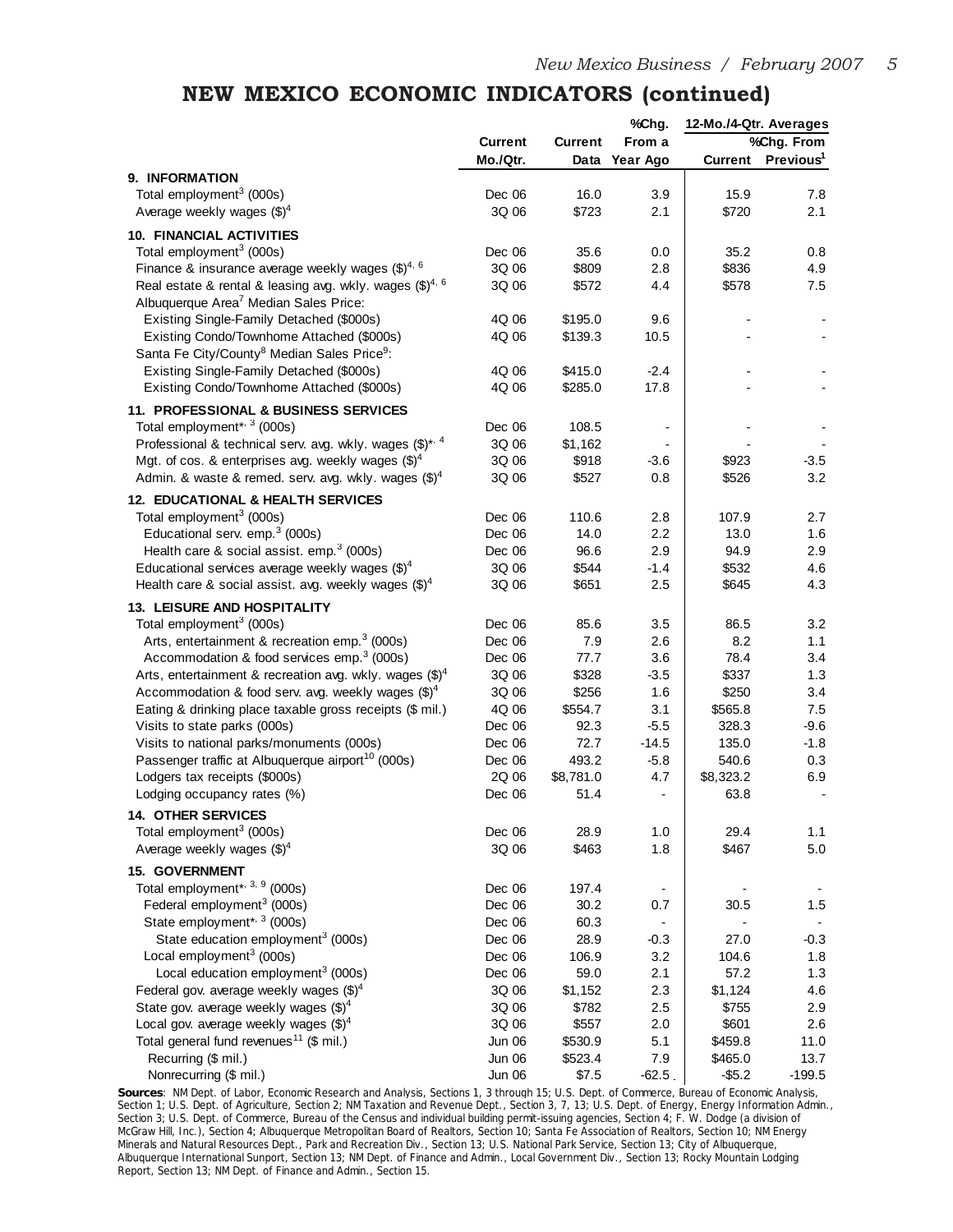#### **ECONOMIC INDICATORS FOR CITIES AND METRO AREAS**

| City          | <b>Current</b><br>3 Month<br>Average <sup>3</sup><br>$Oct-Dec4$ | % Chq.<br>Average<br>Year<br>Ago | <b>Previous</b><br>3 Month<br>Average <sup>3</sup><br>Jul-Sep $4$ | City        | <b>Current</b><br>3 Month<br>Average <sup>3</sup><br>$Oct-Dec4$ | % Chg.<br>Average<br>Year<br>Ago | <b>Previous</b><br>3 Month<br>Average <sup>3</sup><br>Jul-Sep $4$ |
|---------------|-----------------------------------------------------------------|----------------------------------|-------------------------------------------------------------------|-------------|-----------------------------------------------------------------|----------------------------------|-------------------------------------------------------------------|
| Alamogordo    | \$22,847                                                        | 3.7                              | \$20.730                                                          | Las Cruces  | \$82,593                                                        | 2.1                              | \$70.160                                                          |
| Albuquerque   | 442,018                                                         | 0.3                              | 391,855                                                           | Las Vegas   | 9,676                                                           | 1.3                              | 9,062                                                             |
| Artesia       | 11.221                                                          | 1.8                              | 9.821                                                             | Los Alamos  | 7.164                                                           | 6.9                              | 5.751                                                             |
| Carlsbad      | 20.111                                                          | 3.4                              | 17,645                                                            | Portales    | 7.623                                                           | 1.3                              | 7,584                                                             |
| <b>Clovis</b> | 24.031                                                          | $-6.0$                           | 21.565                                                            | Rio Rancho  | 34,481                                                          | 49.5                             | 31.746                                                            |
| Deming        | 9.553                                                           | 0.6                              | 8.175                                                             | Roswell     | 33.935                                                          | 11.7                             | 26,889                                                            |
| Espanola      | 14.678                                                          | 4.3                              | 14.416                                                            | Ruidoso     | 7.313                                                           | 1.1                              | 7.998                                                             |
| Farmington    | 76.292                                                          | 3.7                              | 66,008                                                            | Santa Fe    | 104.169                                                         | $-6.6$                           | 100.457                                                           |
| Gallup        | 29.411                                                          | $-1.3$                           | 27.781                                                            | Silver City | 12.541                                                          | $-6.8$                           | 11,457                                                            |
| <b>Hobbs</b>  | 35,380                                                          | 5.2                              | 32,256                                                            | Taos        | 15.389                                                          | 0.9                              | 15.725                                                            |
|               |                                                                 |                                  |                                                                   | State total | 1.276.594                                                       | 2.7                              | 1.138.781                                                         |

#### Taxable Gross Receipts<sup>r,1,2</sup> from Retail Trade, Selected Cities (\$000)

**r** Revised. **1** Taxable gross receipts are total retail sales less all applicable exemptions and deductions. Deductions are designed to make the gross receipts tax reach only receipts from sales to final users. **2** Food and various medical deductions were implemented in 2005. These data have been adjusted to maintain comparability. Thus, food and medical deductions were added back to taxable gross receipts. **3** Averages are used to smooth out fluctuations in the data which are not caused by changes in economic conditions. **4** Receipts based on month of activity.

**Note**: Original RP-80 gross receipts reports from the New Mexico Taxation and Revenue Dept. for Jul-Sep 2006 and Jul-Sep 2005 have been adjusted to correct a reporting anomaly.<br>**Source**: New Mexico Taxation and Reven **Source:** New Mexico Taxation and Revenue Dept.

| <b>Estimated Civilian Labor Force and Employment</b> |                                           |                          |                                             |                |                                            |                          |                                                   |                |                                          |             |
|------------------------------------------------------|-------------------------------------------|--------------------------|---------------------------------------------|----------------|--------------------------------------------|--------------------------|---------------------------------------------------|----------------|------------------------------------------|-------------|
|                                                      | <b>New Mexico</b><br>$\overline{\%}$ Chg. |                          | Albuquerque<br>MSA <sup>1</sup><br>$%$ Chg. |                | Farmington<br>MSA <sup>2</sup><br>$%$ Chg. |                          | <b>Las Cruces</b><br>MSA <sup>3</sup><br>$%$ Chg. |                | Santa Fe<br>MSA <sup>4</sup><br>$%$ Chg. |             |
|                                                      |                                           |                          |                                             |                |                                            |                          |                                                   |                |                                          |             |
|                                                      | Dec.<br>2006                              | Year<br>Ago              | Dec.<br>2006                                | Year<br>Ago    | Dec.<br>2006                               | Year<br>Ago              | Dec.<br>2006                                      | Year<br>Ago    | Dec.<br>2006                             | Year<br>Ago |
| Total Civilian Labor Force <sup>5</sup>              | 949,126                                   | 0.2                      | 407,809                                     | 0.4            | 56,733                                     | 0.9                      | 89,184                                            | $-0.2$         | 78,083                                   | $-0.2$      |
| Employment                                           | 917,522                                   | 1.2                      | 394,927                                     | 1.3            | 54,887                                     | 2.1                      | 85,932                                            | 0.9            | 76.042                                   | 0.7         |
| Unemployment                                         | 31,604                                    | $-23.4$                  | 12,882                                      | $-21.2$        | 1,846                                      | $-26.2$                  | 3,252                                             | $-22.2$        | 2,041                                    | $-24.8$     |
| Unemployment rate (%)                                | 3.3                                       |                          | 3.2                                         |                | 3.3                                        |                          | 3.6                                               |                | 2.6                                      |             |
| <b>Total Nonagricultural Wage</b>                    |                                           |                          |                                             |                |                                            |                          |                                                   |                |                                          |             |
| & Salary Employment <sup>5</sup>                     | 845,500                                   | 2.5                      | 397,000                                     | 2.6            | 51,600                                     | 4.2                      | 68,600                                            | 1.9            | 63,300                                   | 1.3         |
| Private Sector <sup>6</sup>                          | 648,100                                   | $\overline{\phantom{a}}$ | 316,400                                     | 2.6            | 40,200                                     | 5.0                      | 47,000                                            | 2.4            | 47,000                                   | 1.5         |
| Goods Producing                                      | 115,800                                   | 3.9                      | 54,500                                      | 1.7            | 11,700                                     | 7.3                      | 8,500                                             | 4.9            | 6,100                                    | 5.2         |
| Services Providing <sup>6</sup>                      | 532,300                                   | $\blacksquare$           | 261,900                                     | 2.7            | 28,500                                     | 4.0                      | 38,500                                            | 1.9            | 40,900                                   | 1.0         |
| Natural Resources, Mining & Const.                   | 77,900                                    | 4.6                      | 30,300                                      | 0.3            | $\star$                                    | $\blacksquare$           | 5,000                                             | 6.4            | 5,000                                    | 6.4         |
| Natural Resource & Mining                            | 19,400                                    | 9.6                      | #                                           |                | $\star$                                    |                          | #                                                 |                | #                                        |             |
| Construction                                         | 58,500                                    | 3.0                      | #                                           | $\blacksquare$ | $\star$                                    |                          | #                                                 | $\blacksquare$ | #                                        |             |
| Manufacturing                                        | 37,900                                    | 2.7                      | 24,200                                      | 3.4            | $\star$                                    | $\blacksquare$           | 3,500                                             | 2.9            | 1,100                                    | 0.0         |
| <b>Wholesale Trade</b>                               | 23,800                                    | 3.5                      | 13,500                                      | 3.1            | $\star$                                    | $\blacksquare$           | 1,200                                             | 9.1            | 1,100                                    | 0.0         |
| <b>Retail Trade</b>                                  | 98,700                                    | 1.4                      | 46,200                                      | 0.7            | $\star$                                    | $\overline{\phantom{a}}$ | 7,400                                             | 1.4            | 9,200                                    | 1.1         |
| Transp., Warehousing & Utilities                     | 24,600                                    | 1.7                      | 10,700                                      | 0.0            | $\star$                                    |                          | 1,900                                             | 11.8           | 700                                      | 0.0         |
| Information                                          | 16,000                                    | 3.9                      | 9,300                                       | 3.3            | $\star$                                    | $\blacksquare$           | 1,300                                             | 0.0            | 1,100                                    | 0.0         |
| <b>Financial Activities</b>                          | 35,600                                    | 0.0                      | 19,200                                      | $-2.0$         | $\star$                                    | $\blacksquare$           | 2,400                                             | 0.0            | 3,100                                    | 0.0         |
| Professional & Business Services <sup>6</sup>        | 108.500                                   | $\sim$ $\sim$            | 63.900                                      | 4.1            | $\star$                                    | $\blacksquare$           | 5.600                                             | $-1.8$         | 5,200                                    | 0.0         |
| <b>Educational &amp; Health Services</b>             | 110,600                                   | 2.8                      | 48,600                                      | 3.2            | $\star$                                    | ÷                        | 10,300                                            | 1.0            | 8,800                                    | 3.5         |
| Leisure & Hospitality                                | 85,600                                    | 3.5                      | 38,300                                      | 5.5            | $\star$                                    | $\blacksquare$           | 6,900                                             | 4.5            | 8,900                                    | 0.0         |
| <b>Other Services</b>                                | 28,900                                    | 1.0                      | 12,200                                      | 3.4            |                                            | $\overline{a}$           | 1,500                                             | 0.0            | 2,800                                    | 0.0         |
| Government <sup>6</sup>                              | 197,400                                   | $\overline{\phantom{a}}$ | 80,600                                      | 2.7            | 11,400                                     | 1.8                      | 21,600                                            | 0.9            | 16,300                                   | 0.6         |
| Federal                                              | 30,200                                    | 0.7                      | 14,500                                      | 1.4            | 1,500                                      | $-6.3$                   | 3,600                                             | 0.0            | 1,100                                    | 0.0         |
| State <sup>6</sup>                                   | 60,300                                    | $\overline{\phantom{a}}$ | 26,400                                      | 2.3            | 500                                        | 0.0                      | 9,200                                             | 0.0            | 8,200                                    | 1.2         |
| Local                                                | 106.900                                   | 3.2                      | 39,700                                      | 3.4            | 9.400                                      | 3.3                      | 8.800                                             | 2.3            | 7.000                                    | 0.0         |

# Data are suppressed. Included in "Natural Resources, Mining & Construction" super sector. \* Data are suppressed. Included in total. 1 Bernalillo, Sandoval,<br>Torrance and Valencia counties. 2 San Juan County. 3 Dona Ana Co self-employed persons and agricultural workers. Nonagricultural wage and salary employment data are by place of work. **6** Los Alamos National Security, LLC, (a consortium of private and public organizations) replaced the Univ. of Cal. as the management and operating contractor at Los Alamos National Laboratory (LANL). Because of this change in Lab management, LANL employment, beginning in June 2006, is recorded in the professional and business services sector rather than state government. Employment data prior to June 2006 are not comparable with current data for the government, professional and business services, private services providing, and total private sectors. Inconsistent data are not shown and percent changes are not calculated.<br>**Note**: Data have been revised by NMDOL and are subject to future revisions. **Source**: New Mexico Dept. of Labor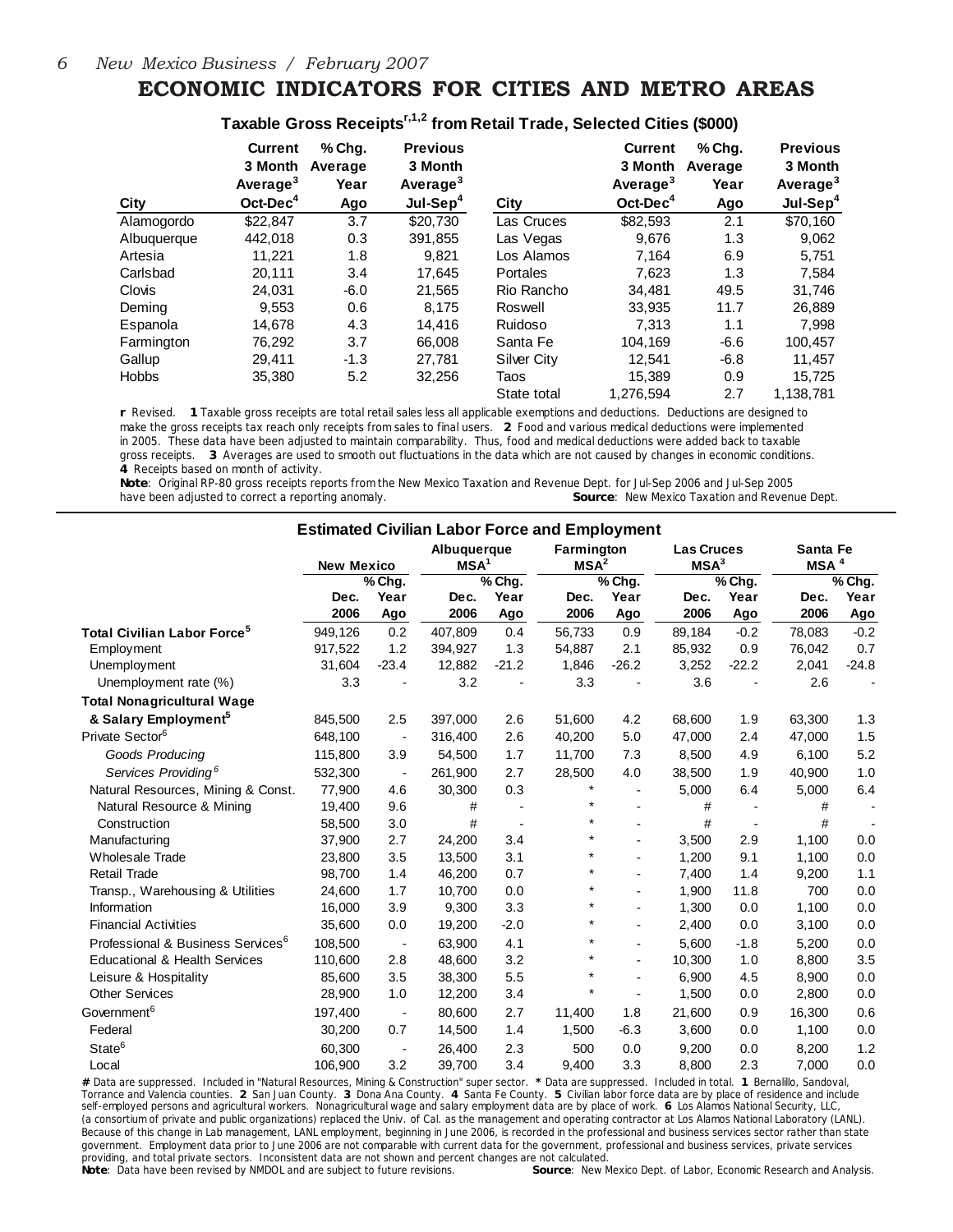### **ECONOMIC INDICATORS FOR CITIES AND METRO AREAS (continued) New Mexico Construction1, p Selected Cities**

|                              | Number of Building Units or Permits <sup>2</sup> |      |                         |             |                          |            | Value of Building Permits (\$000) |                         |             |                          |  |
|------------------------------|--------------------------------------------------|------|-------------------------|-------------|--------------------------|------------|-----------------------------------|-------------------------|-------------|--------------------------|--|
|                              |                                                  |      | <b>Cumulative Total</b> |             |                          |            |                                   | <b>Cumulative Total</b> |             |                          |  |
|                              | <b>Dec</b>                                       | Dec  | <b>Dec</b>              | <b>Dec</b>  | $\overline{\mathcal{C}}$ | <b>Dec</b> | <b>Dec</b>                        | <b>Dec</b>              | <b>Dec</b>  | $\overline{\mathcal{C}}$ |  |
|                              | 2006                                             | 2005 | 2006                    | 2005        | Chg.                     | 2006       | 2005                              | 2006                    | 2005        | Chg.                     |  |
| New Residential <sup>3</sup> |                                                  |      |                         |             |                          |            |                                   |                         |             |                          |  |
| Alamogordo                   | 13                                               | 22   | 218                     | 233         | $-6.4$                   | \$2,832    | \$3,921                           | \$51,058                | \$45,398    | 12.5                     |  |
| Albuquerque                  | 397                                              | 411  | 4,229                   | 5,141       | $-17.7$                  | 48,050     | 67,393                            | 670,089                 | 765,314     | $-12.4$                  |  |
| Single Family                | 153                                              | 411  | 3,336                   | 4,676       | $-28.7$                  | 27,633     | 67,393                            | 586,658                 | 740,484     | $-20.8$                  |  |
| Multi Family                 | 244                                              | 0    | 893                     | 465         | 92.0                     | 20,416     | $\mathbf 0$                       | 83,431                  | 24,831      | 236.0                    |  |
| Carlsbad                     | $\overline{2}$                                   | 3    | 53                      | 33          | 60.6                     | 245        | 435                               | 7,681                   | 4,719       | 62.8                     |  |
| Clovis                       | 20                                               | 3    | 251                     | 161         | 55.9                     | 2,782      | 468                               | 42,793                  | 24,518      | 74.5                     |  |
| Farmington                   | 16                                               | 17   | 244                     | 270         | $-9.6$                   | 2,708      | 2,579                             | 38,158                  | 46,552      | $-18.0$                  |  |
| <b>Hobbs</b>                 | 7                                                | 4    | 70                      | 42          | 66.7                     | 703        | 628                               | 11,484                  | 7,218       | 59.1                     |  |
| Las Cruces                   | 101                                              | 107  | 1,854                   | 1,829       | 1.4                      | 13,854     | 15,540                            | 238,791                 | 243,430     | $-1.9$                   |  |
| Los Alamos                   | 1                                                | 5    | 43                      | 59          | $-27.1$                  | 306        | 1,294                             | 14,601                  | 15,208      | $-4.0$                   |  |
| Rio Rancho                   | 152                                              | 240  | 2,056                   | 3,247       | $-36.7$                  | 29,484     | 52,018                            | 440,872                 | 601,077     | $-26.7$                  |  |
| Roswell                      | 6                                                | 7    | 133                     | 100         | 33.0                     | 1,100      | 1,195                             | 29,552                  | 17,396      | 69.9                     |  |
| Ruidoso                      | 1                                                | 14   | 143                     | 203         | $-29.6$                  | 236        | 3,367                             | 26,650                  | 38,846      | $-31.4$                  |  |
| Santa Fe                     | 30                                               | 35   | 607                     | 721         | $-15.8$                  | 5,679      | 6,106                             | 110,190                 | 104,554     | 5.4                      |  |
| <b>New Nonresidential</b>    |                                                  |      |                         |             |                          |            |                                   |                         |             |                          |  |
| Alamogordo                   | 4                                                | 8    | 62                      | 55          | 12.7                     | \$625      | \$99                              | \$13,465                | \$8,558     | 57.3                     |  |
| Albuquerque                  | $\overline{7}$                                   | 8    | 119                     | 145         | $-17.9$                  | 20,924     | 5,100                             | 156,947                 | 179,150     | $-12.4$                  |  |
| Carlsbad                     | 0                                                | 0    | 9                       | 5           | 80.0                     | 0          | 0                                 | 5,052                   | 2,405       | 110.0                    |  |
| Clovis                       | $\overline{2}$                                   | 0    | 26                      | 22          | 18.2                     | 91         | 0                                 | 17,992                  | 19,957      | $-9.8$                   |  |
| Farmington                   | 0                                                | 17   | 25                      | 49          | $-49.0$                  | 0          | 2,456                             | 16,070                  | 24,461      | $-34.3$                  |  |
| <b>Hobbs</b>                 | 1                                                | 0    | 29                      | 19          | 52.6                     | 100        | 0                                 | 11,290                  | 11,678      | $-3.3$                   |  |
| Las Cruces                   | 4                                                | 4    | 45                      | 41          | 9.8                      | 900        | 2,725                             | 46,835                  | 28,032      | 67.1                     |  |
| Los Alamos                   | 0                                                | 0    | 0                       | $\mathbf 0$ |                          | 0          | 0                                 | $\Omega$                | $\mathbf 0$ |                          |  |
| Rio Rancho                   | 4                                                | 7    | 49                      | 34          | 44.1                     | 2,626      | 3,565                             | 58,320                  | 24,913      | 134.1                    |  |
| Roswell                      | 4                                                | 1    | 49                      | 70          | $-30.0$                  | 21         | 43                                | 358                     | 30,910      | $-98.8$                  |  |
| Ruidoso                      | 1                                                | 1    | 9                       | 22          | $-59.1$                  | 475        | 635                               | 1,370                   | 5,863       | $-76.6$                  |  |
| Santa Fe                     | 1                                                | 0    | 49                      | 13          | 276.9                    | 631        | 0                                 | 43,564                  | 7,864       | 454.0                    |  |

**N** Not available. **1** Data refer only to permits authorized for private construction projects. Public buildings are excluded. **2** Residential data shows the number of permitted units while nonresidential data show the number of permits. **3** Residential data includes both single and multi-family units. In the case of Albuquerque single and multi-family units are also shown separately. **Sources**: U.S. Dept. of Commerce Bureau of the Census and local permit-issuing agencies.